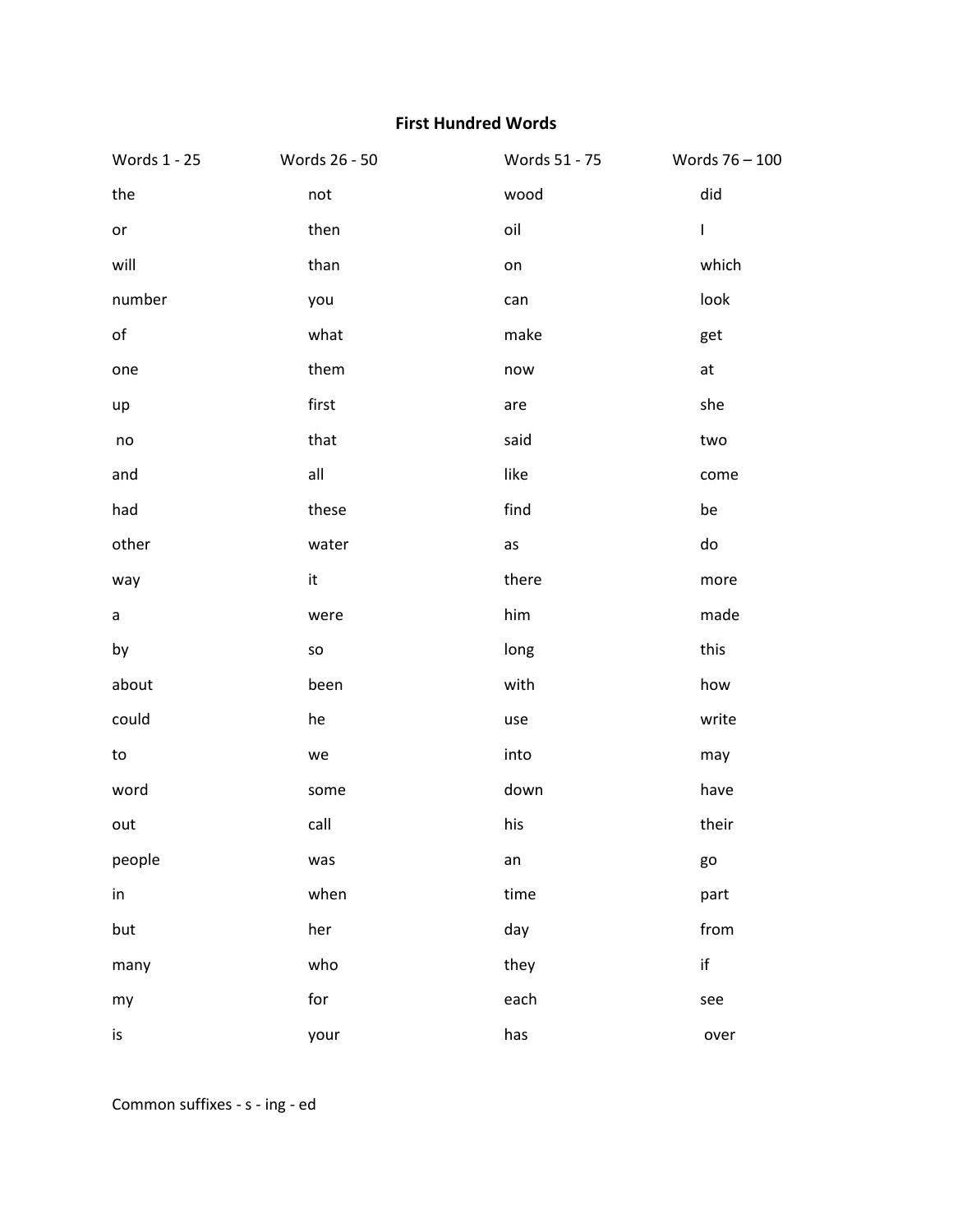## **Second Hundred Words**

| Words 1 - 25 | Words 26 - 50 | Words 51 - 75 | Words 76 - 100 |
|--------------|---------------|---------------|----------------|
| new          | line          | here          | study          |
| great        | must          | point         | name           |
| put          | play          | most          | also           |
| kind         | place         | tell          | land           |
| sound        | right         | why           | still          |
| where        | big           | page          | good           |
| end          | spell         | very          | around         |
| hand         | year          | boy           | different      |
| take         | too           | ask           | learn          |
| help         | even          | letter        | sentence       |
| does         | air           | after         | form           |
| picture      | live          | follow        | home           |
| only         | mean          | went          | should         |
| through      | such          | mother        | man            |
| another      | away          | thing         | three          |
| again        | me            | came          | us             |
| little       | old           | men           | America        |
| much         | because       | answer        | think          |
| well         | animal        | our           | small          |
| change       | back          | want          | move           |
| work         | any           | read          | world          |
| before       | turn          | found         | say            |
| large        | house         | just          | set            |
| off          | give          | show          | try            |
| know         | same          | need          | high           |